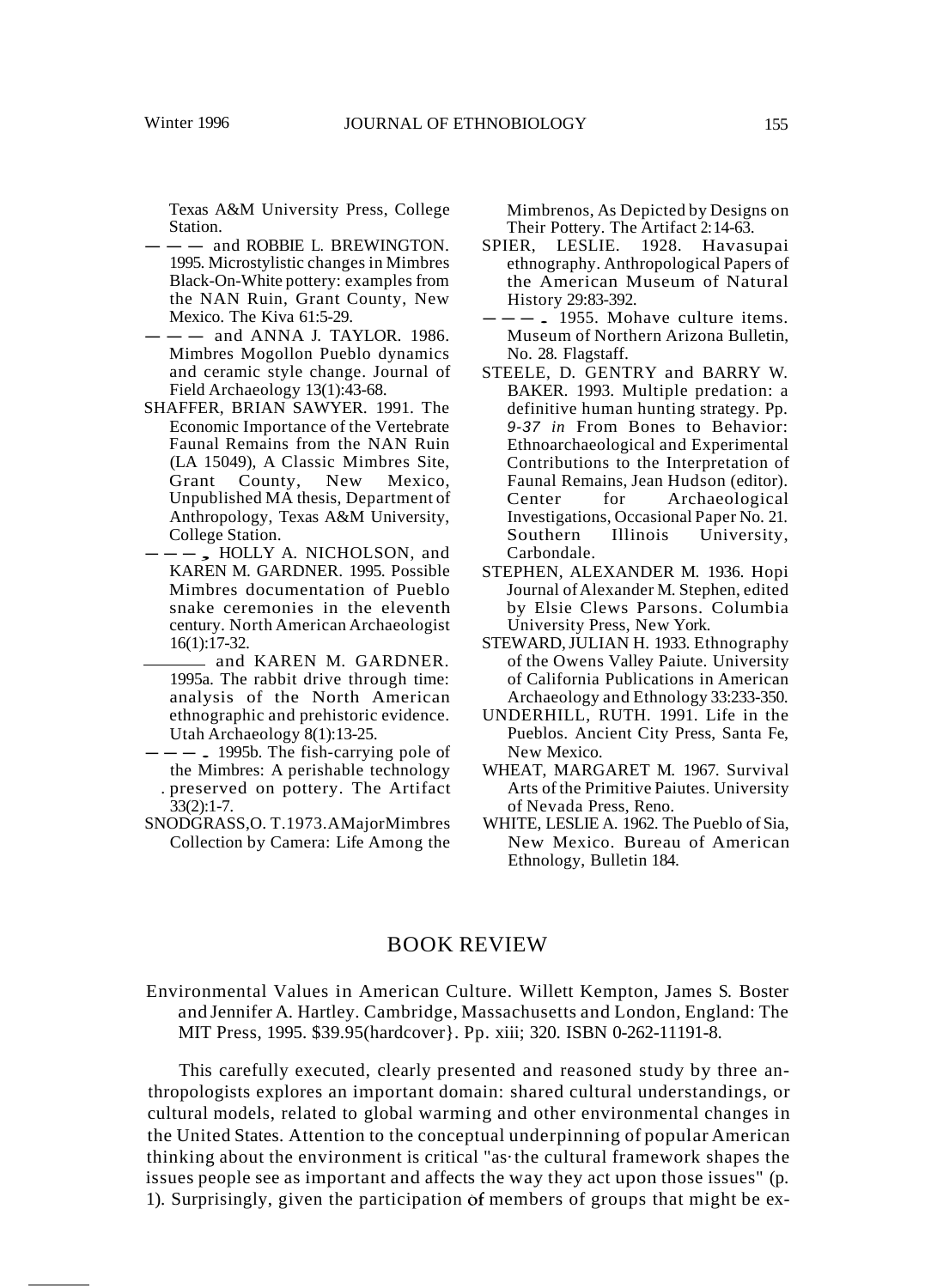#### 156 BOOK REVIEWS Vol. 16, No.2

pected to hold divergent views about the environment, the researchers discover that environmental beliefs are broadly shared in American culture. This is true even for those whose livelihoods had been negatively impacted by environmental legislation. Yet, in spite of the overall consensus, when drawn upon existing cultural models, like pollution for example, to make sense of a new, and quite different problems, like global warming, this cognitive strategy has the potential of leading to ineffective policy and actions.

In nine chapters, the authors present the study's rationale and distinctive features of its design; review the survey evidence for increasing environmental concerns in the United States; relate the cultural models for nature, weather and the atmosphere and show how these cultural models contrast with scientific and specialist models; examine fundamental environmental values and their links to other core American values; explore the relationship of cultural models to policy reasoning; present case studies of influential specialists highlighting how individuals shape and remember information to be consistent with their interests; analyze patterns of agreement and disagreement; and address the implications of their findings. The four appendices contain: details on data collection and analysis; background information on informant demographics; the full protocols for the two interview formats used; and case studies of several citizens (which complement those of specialists in the main text).

This book builds upon the previous insightful and meticulous empirical studies of the first two authors and contributes to the anthropological literature in at least four areas: 1) representing the cultural models and values which underlie American environmentalism, a domain hitherto receiving relatively little information from anthropologists; 2) presenting a careful exploration of the extent of intracultural variation by interviewing and comparing groups of people likely to differ, as well as a sample drawn from the general public; 3) understanding cognitive processes and their relation to individual and cultural knowledge; and 4) providing a valuable and detailed methodological exposition of the characteristics and strengths of the research design and analysis.

Decisions made in regard to sample selection may raise questions about the generalizability of the study's findings, given that the choice process contributed to the preponderance of white and middle class participants. However, by juxtaposing findings from more broadly based surveys on environmental issues, the authors provide additional support for their findings while pointing to the underlying differences between their methods and survey methodology.

As the authors address policy issues and articulate the policy implications of their research, this book is relevant to a much broader audience than many anthropological texts. And while the authors adopt a methodologically sophisticated design and approach, both the procedures and anthropological concepts are clearly explained, making the book accessible to anthropologists and non-anthropologists alike.

> Linda C. Garro Department of Community Health Sciences 750 Bannatyne Ave. University of Manitoba Winnepeg, Manitoba CANADA R3E OW3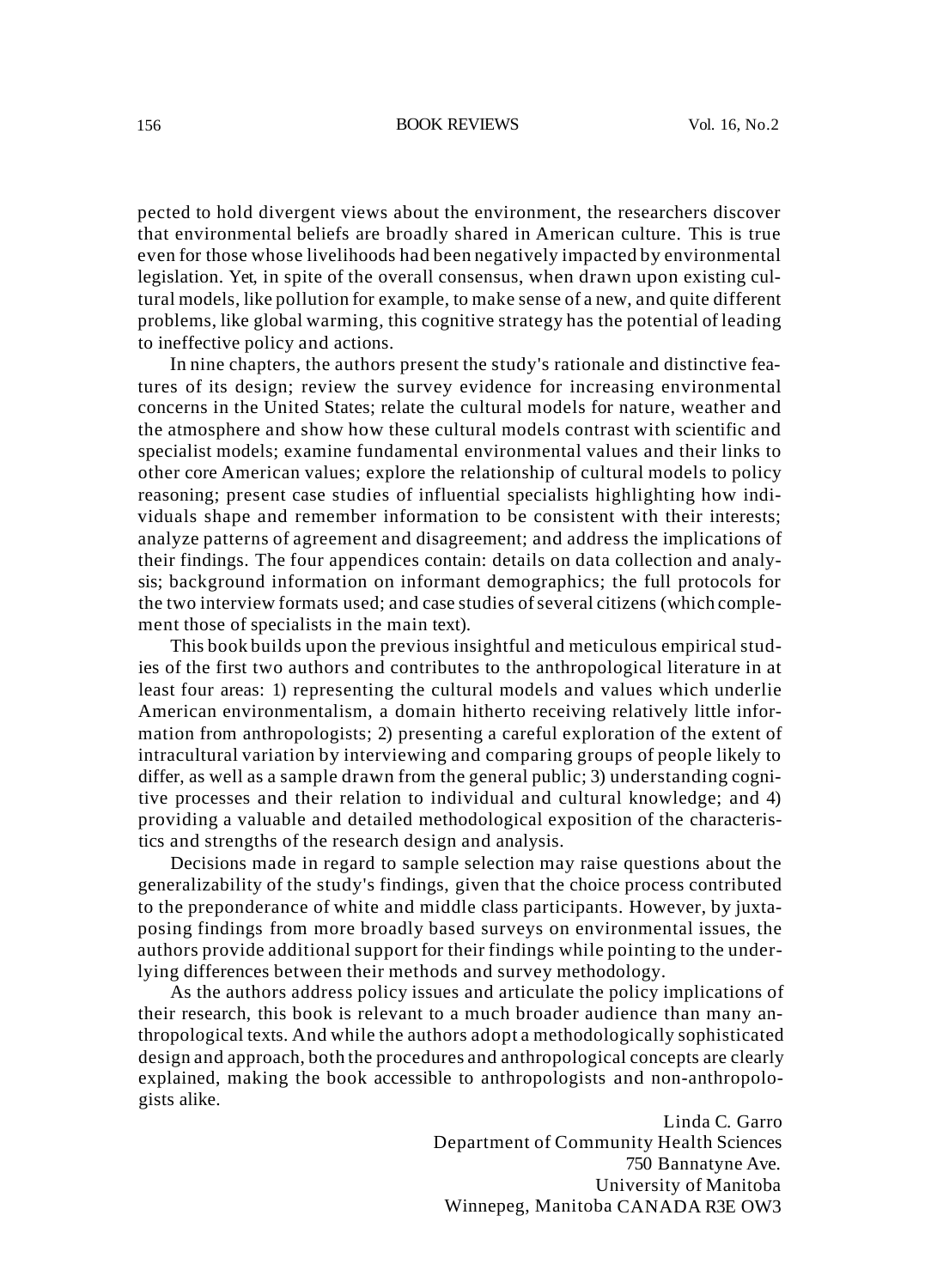# BOOK REVIEWS

## Economic Botany Data Collection Standard. Frances E.M. Cook. Kew: Royal Botanic Gardens, 1995. £15.00 (paper). Pp. 146. ISBN 0-947643-71-0.

Ethnobotanicalliterature, especially older publications, is rife with vague, uninformative statements like "This plant is used for fever," with no additional information given. Any newcomer to the field must be taught to gather more detailed and precise data. This book, published by the Royal Botanic Gardens, represents a call for standardizing information on the uses of plants, animals, fungi, and other organisms for a wide variety of purposes. Included are extensive tables listing the possible organisms, parts of organisms, materials, products, disease, poisons, etc. An example is included showing how one would report the uses of a particular organism using the standardized format suggested.

I applaud the call for more detailed information in the ethnobiologicalliterature, and the discussion of what types of information are useful. However, the system suggested seems geared toward facilitation of entry of information into a computerized database for purposes of mass-screening. This is a laudable goal as far as it goes, but it is too rigid to allow recording of all pertinent information. The most interesting stories in the literature are instances which do not correspond to any standardized categories. Uses can cut across categories, or represent an anomalous use peculiar to one particular situation. The format in this book contains no information on processing techniques, nor on organisms used in combination with other species, nor on specific ecological factors affecting physiological effects (such as soil type influencing a plant's chemical makeup).

The book's value appears to be in bridging the gap between fieldworkers and those performing mass-screenings. Fieldworkers need to know what types of information would be useful to their laboratory colleagues, and make efforts to ensure that their field data include this information. Screeners can then standardize the data, keeping mind that some of the information will inevitably be lost in the process.

> Joseph E. Laferriere Herbarium, 113 Shantz Building University of Arizona Tucson, Arizona USA 85721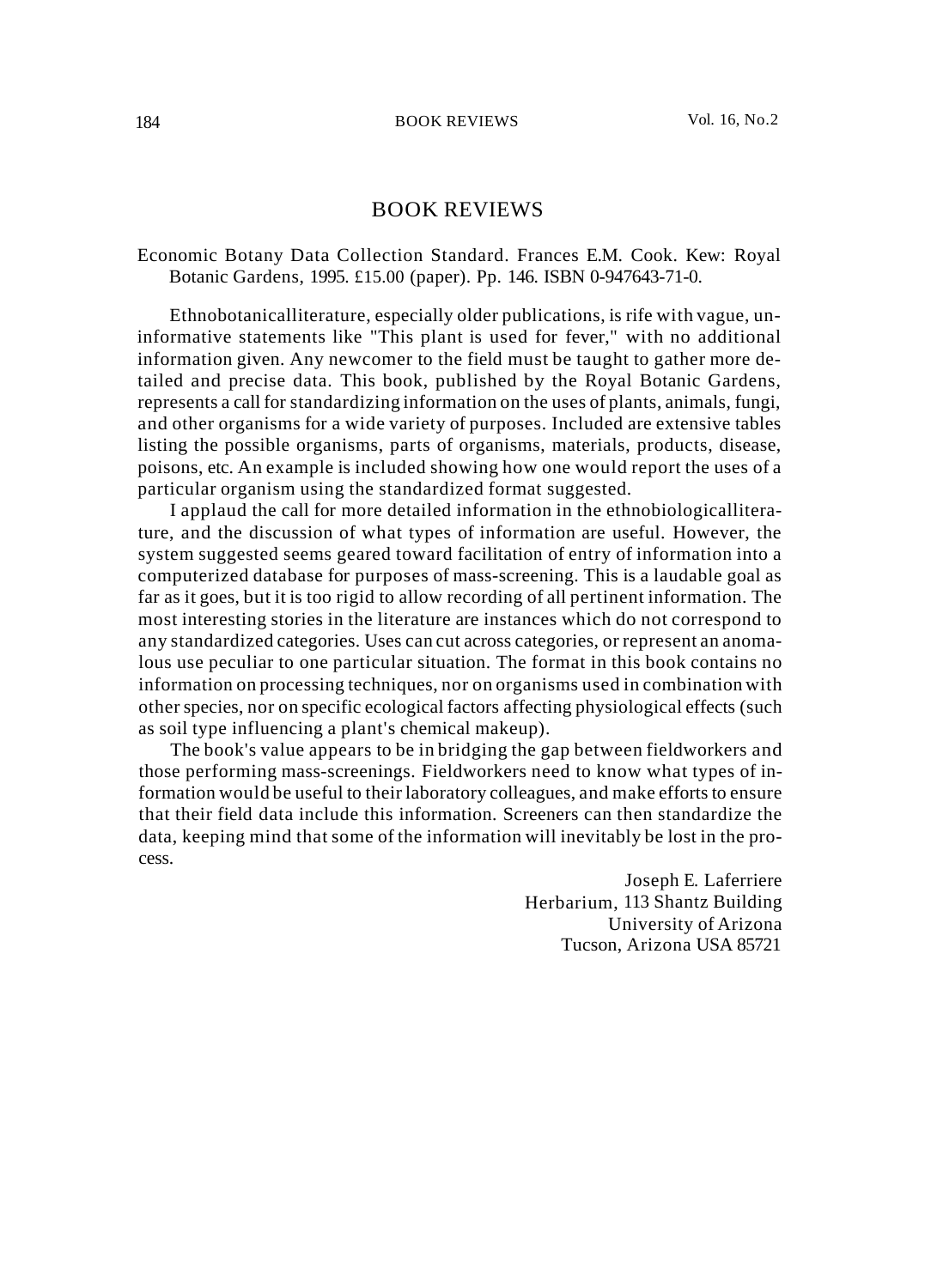# BOOK REVIEWS

## Chiliesto Chocolate, Food the Americas Gave the World. Nelson Foster and Linda S. Cordell (editors). Tucson: The University of Arizona Press, 1992. Pp. v; 191. \$13.95 (paper), \$24.95 (cloth). ISBN 0-8165-1324-4.

The essays found in this book originated from a public symposium held in 1988 at the CaliforniaAcademy of Sciences. This volume covers the general themes of crop domestication, diffusion, and diversity. This is similar to many books published around the quincentennial anniversary of Columbus' journey to the Americas. Specifically, the chapters apply these themes to tomatoes, potatoes, amaranth, vanilla, beans, chili peppers, maize, cacao, quinoa, and some lesser known Andean tubers. The contributors to this volume are as varied as the plants discussed. Disciplines include botany, history, anthropology, natural history, diplomacy, art and writing. Therefore, the perspectives and the quality of the chapters varies as well. For instance, the well known maize researcher, Walton C. Galinat, does an excellent job of describing the domestication and diffusion history of com. The chapters on amaranth and little known roots of the Andes, though, are a bit esoteric.

Other shortcomings of the book include the complete absence of maps, photographs, and citations in the body. This book appears to be written for the general audience, so photographs of crops that are often unknown to the general public would be useful. The lack of maps is also disturbing given the geographic nature of many of the chapters. It is extremely frustrating not to find citations in the body of the chapters. There is a "further reading" section at the end of the book, but this does not make up for the lack of detailed citations in the body itself. The absence of these useful tools gives the reader the impression that the publishers or the editors sought a low-cost, low-labor text.

Although this book does not break any new ground in the discussion of New World plant domestication or diffusion, it is useful because it synthesizes a great deal of historical geographical material on several important plants in a single volume. Another strong point is that it discusses in detail the botanical history of some important plants in a single volume. Another strong point is that it discusses in detail the botanical history of some important, although lessor studied, domesticates, such as vanilla. Because of this, it would be a useful volume to include in the library of anyone interested in ethnobotany and cultural ecology. However, because of the lack of maps, citations, and photographs, and the esoteric approach some of the authors employ, it would not be my first when seeking a text on New World domesticates or on the historical geography of crop plants. Instead, works such as those by Sauer(1993), Viola and Margolis(1991), and Heiser(1985;1990) give, overall, more thoughtful and thorough treatments of the subject.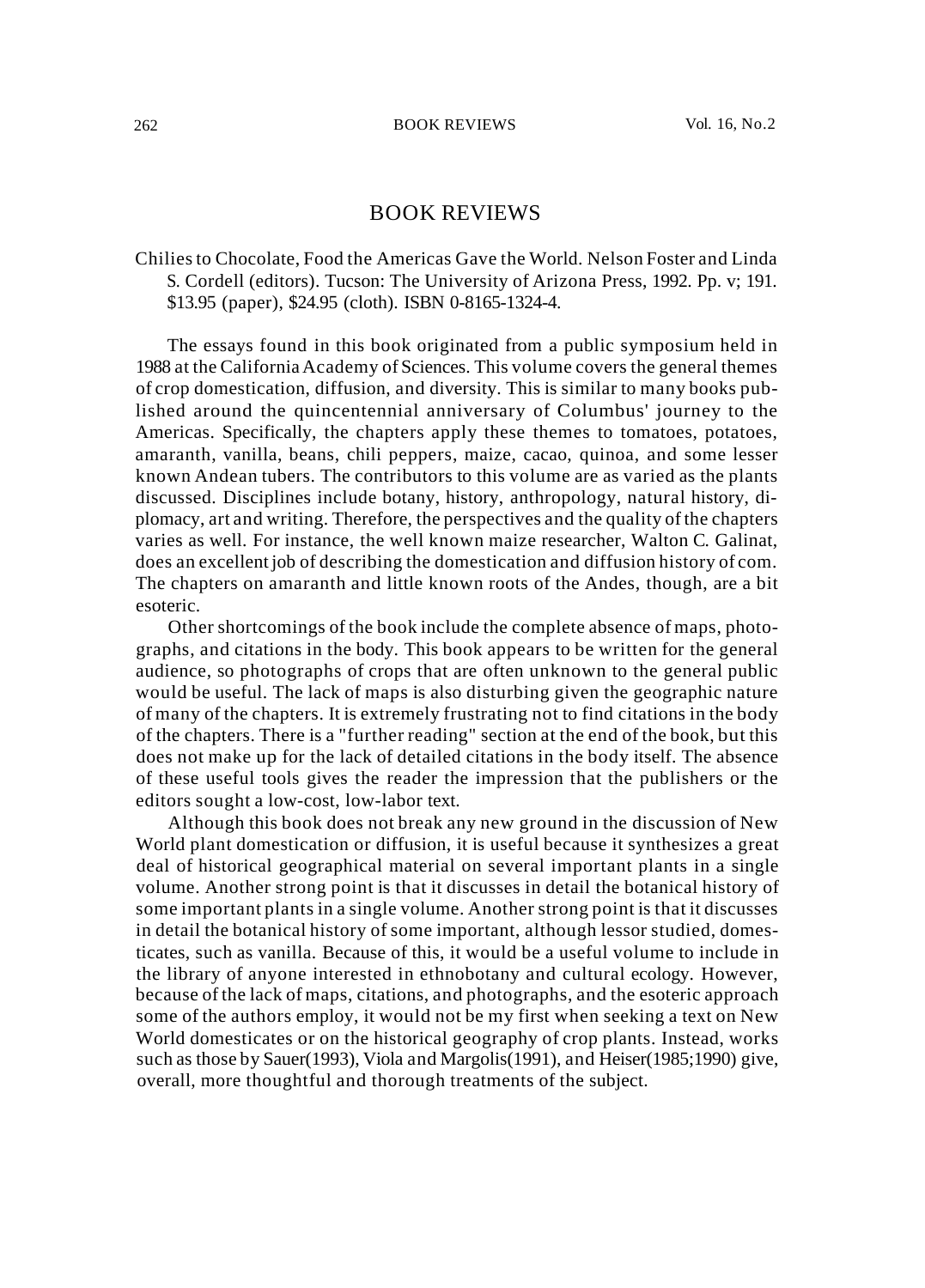### LITERATURE CITED

- HEISER, CHARLES B. 1985. Of Plants and People. University of Oklahoma Press, Norman.
- HEISER, CHARLES B. 1990. Seed to Civilization: the Story of Food. Harvard<br>University Press, Cambridge, Cambridge, Massachusetts.
- SAUER, JONATHON D. 1993, Historical Geography of Crop Plants. eRC Press, Boca Raton, Florida.
- VIOLA, HERMAN J. and MARJOLIS, CAROLYN (editors). 1991. Seeds of Change. Smithsonian Institution Press, Washington D.C.

Michael K. Steinberg Department of Geography and Anthropology Louisiana State University Baton Rouge, LA 70803

**Agricultural Origins and Development in the Midcontinent.** W. Green (editor). Iowa City: Office of the State Archaeologist, the University of Iowa, Report 19, 1994. \$15.00 (softcover). Pp. vi; 188. ISBN 0-87414-090-0

In the study of the origins of agriculture in the Western hemisphere, the question of whether plant domestication and animal husbandry were initiated and developed independently in eastern North America prior to the introduction of corn (maize) some one thousand plus years ago, has been the subject of considerable discussions. This volume makes a valuable contribution to elucidating this question, as well as providing a good synthesis of our current knowledge of the changing relationships between native peoples and plants in the Midcontinent areas of the Ozarks (northwestern Arkansas and southwestern Missouri), Illinois, Wisconsin, and Kentucky.

Most of the eight papers in this volume were originally presented at the plenary session of the 34th annual Midwest Archaeological Conference, held at the University of Iowa in October, 1989. A quick look at the reference sections to the papers, however, indicates that most have been updated prior to publication. Consequently, the 1994 publication date can be taken as an approximate indication of the currency of the information in the volume.

The paper by Richard Yarnell, "Investigations Relevant to the Native Development of Plant Husbandry in Eastern North America: A Brief and Reasonably True Account," provides an excellent review of the development of paleobotanical knowledge, divided into the periods 1910 to 1940, 1940 to 1960, 1960 to 1980, and 1980 to 1990. He describes a growing consensus since the mid 1980s, reinforced by other papers in the volume, that plant domestication and husbandry developed independently in eastern North America well before the introduction of corn.

David Asch's paper, "Aboriginal Specialty Plant Cultivation in Eastern North America: Illinois Prehistory and Post Contact Perspective," notes that the oldest remains of *Cucurbita* spp. from eastern North America in a cultural context are of pepo gourd, dated ca. 5000 B.C. in west-central Illinois. Kristin Gremillion's pa-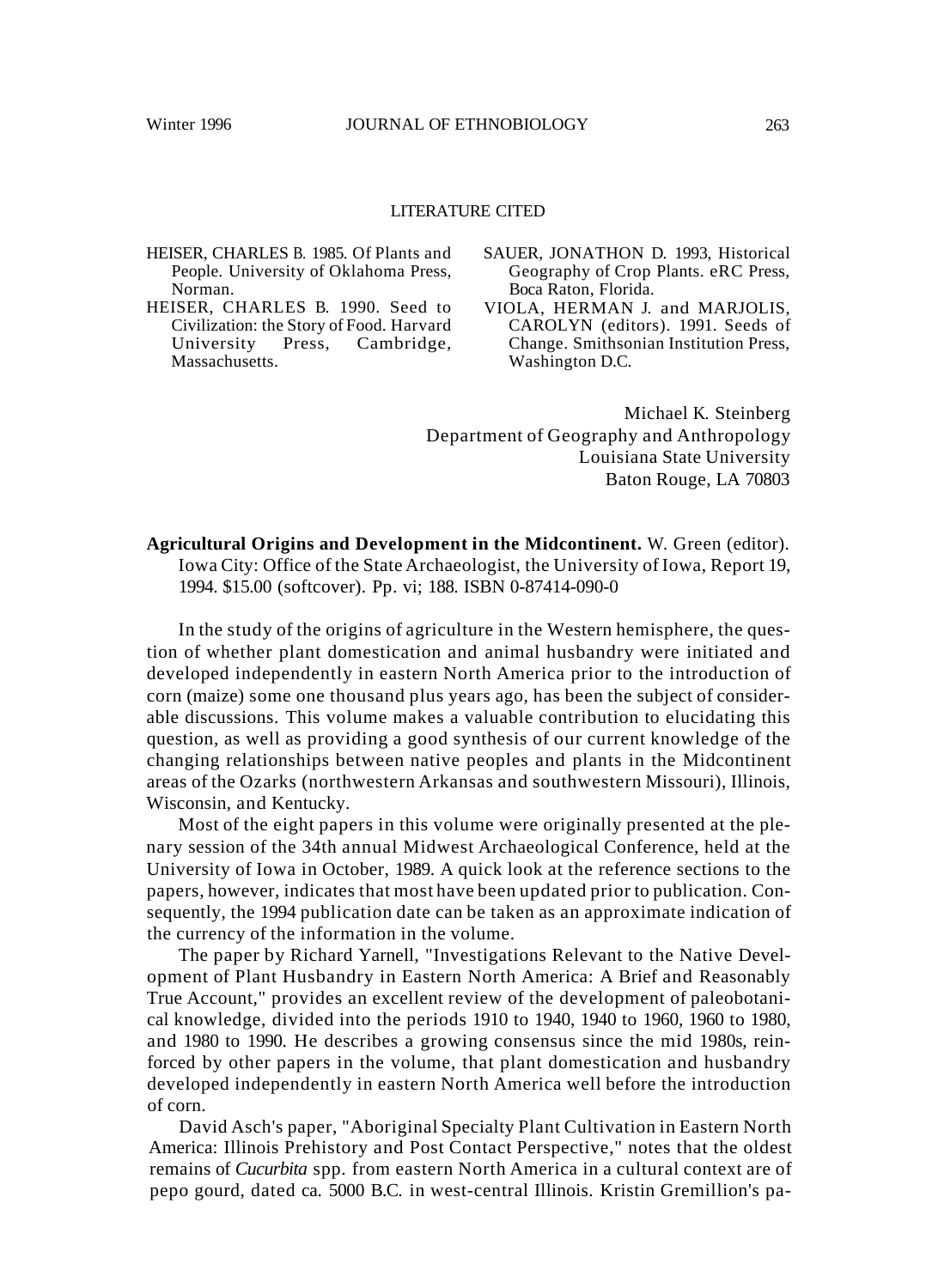#### 264 BOOK REVIEWS Vol. 16, No.2

per, "Evidence of Plant Domestication from Kentucky Caves and Rockshelters," notes that the Cloudsplitter and Newt Kash shelters in Kentucky have provided the earliest securely data thin-testa chenopod *(Chenopodium berlandieri)* in eastern North America at ca. 1500 B.C. Rock shelters in Kentucky have also yielded evidence of domesticated sumpweed *(Iva annua)* ca. 900 B.C., and sunflower *(Helianthus annuus)* ca. 1000 B.C. Gayle Fritz's paper, "In Color and In Time: Prehistoric Ozark Agriculture," reports that reexamination of materials collected in the 1930s from rock shelters in the Ozarks along with radiocarbon dating has established a 2500 year span of prehistoric Ozark agriculture, with domesticated sumpweed, sunflower, chenopod, and squash seeds stored as early as 1200 B.C.

James Gallagher and Constance Arzigian, in a paper titled"A New Perspective on Late Prehistoric Agricultural Intensification in the Upper Mississippi Valley," challenge the dominant view of midwestern Archaeologists that agricultural component of the late prehistoric Oneota culture was nonintensive. They argue that the commonly accepted definition of intensification, which emphasizes surplus economic production and related social structures, is culturally biased, and suggest that the strategy of diversification, in which cultivated crops represent one of multiple food source, was used by the Oneota as an effective means for reducing the risk of food shortages.

The paper by Neal Lopinot, "A New Crop of Data on the Cahokian Polity," provides an interesting example of the subtle cultural bias in archaeological interpretations of prehistory. The Cahokia site, located in the American Bottom of southwestern Illinois, is often pointed to as a prime example of the degree of "civilization" attained by Native North Americans. Relatively recent archaeological work has shown that the "florescence" of the Cahokia polity (Early Stirling subphase) lasted only about 50 years (A.D. 1050 to 1100), and followed by "decline" during the Late Stirling subphase (A.D. 1100 to 1150). With stone-age technology, the weakness of non-sustainable intensive agricultural systems apparently exerts itself very quickly. The Cahokian culture reduced the diversity of diet by clearing oak-hickory forest to make way for polycropping of maize and four starch seeds: maygrass *(Phalaris caroliniana),* little barley *(Hordeum pusillum),* chenopod *(Chenopodium berlandieri),* and Erect knotweed *(Polypodium erectum).* Archeobotanical evidence for the following Moorehead phase indicates a return to normalcy with increased incidence of nut shell and starchy seed, in addition to greater diversity and evenness among crop residues.

Jane Buikstra, Jerome Rose, and George Milner, in a paper titled"A Carbon Isotopic Perspective on Dietary Variation in Later Prehistoric Western Illinois," indirectly shed further light on the Cahokian "florescence." Although this paper focuses on the use of carbon isotope data to evaluate the importance of maize in the diet during the period A.D. 1000 to 1400, I was most struck by the incidental data that were provided on the Early Stirling subphase burials at the Cahokia Mound 72. The classification of burials from which the bone carbon isotope measurements were taken include: (1) high status; (2) mixed sex sacrifices; (3) charnel house (late adolescent and young adult females sacrifices); (4) female sacrifices; (2) mixed sex sacrifices; (6) headless (and handless) male sacrifices. That the Cahokian florescence was characterized by oppressive social structures is under-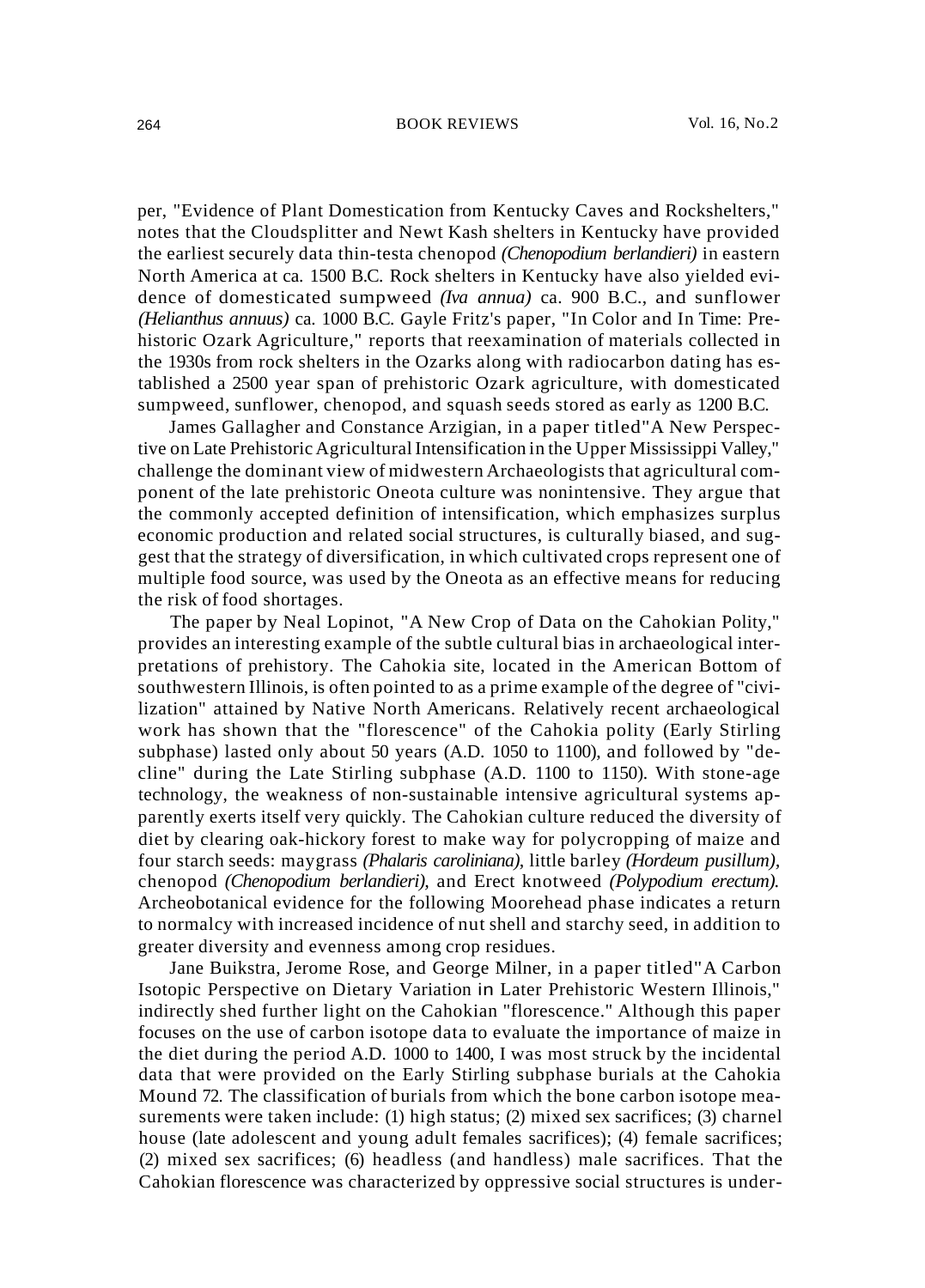scored by dental and carbon isotope data suggesting a different region of origin and poorer health status of female sacrifices. My own reading of the archaeological and archaeobotanical evidence presented by Lopinot and Buikstra *et ale* is that the Cahokian florescence was a short lived, pathological culture, and that its decline represented a sensible return to a more environmentally and socially sustainable way of life along the lines described by Gallagher and Arzigian for the Oneota.

I would recommend this book for anyone who is interested in the origins of North American agricultures, or in the prehistory of the midcontinent.

> Russell Boulding Boulding Soil-Water Consulting 4664 N. Robs Lane Bloomington, Indiana 47408

Traditional Ecological Knowledge. Concepts and Cases. Julian T. Inglis (Editor). Ottawa, Ontario: International Program on Traditional Ecological Knowledge, International Centre, 1993. \$19.95 Can. (softcover). Pp. vi; 142. ISBN 0-88936-683-7.

No doubt long ago we were all well-versed in traditional ecological knowledge (TEK). Yet over the years, with each 'rational' leap we took in the name of Western Science, our ability to 'intuit,' or to access deeply held knowledge, steadily withered and lay forgotten along the way. For the many of us who need our memories refreshed on TEK, editor Julian T. Inglis has put together a valuable volume for this end. *Traditional Ecological Knowledge. Concepts and Cases* is a remarkable collection of 13 papers, 12 of which were presented at the Common Property Conference, University of Manitoba, Winnipeg, Manitoba, in September 1991. Also held in conjunction with the Conference was the International Workshop on Indigenous Knowledge and Community Based Resource Management. The paper presented in Chapter 2 is the Workshop's Keynote Address, by Chief Robert Wavey.

In the introductory chapter, Fikret Berkes establishes a solid framework for the content of the text. He arrives at a working definition of TEK and concisely outlines the ways in which it differs from Western Science, Berkes emphasizes TEK's practical significance for science, resource management, environmental assessment, protected areas, conservation education and development planning. As well, he advises a show of appreciation for the cultures that hold this knowledge and suggests that TEK be considered as complementary to Western Science, not as a replacement for it.

In the second article, Chief Robert Wavey of the Fox Lake First Nation, northern Manitoba, identifies TEK as an important cornerstone of Aboriginal self-government. He notes that the government planners and resource developers often overlook the distinction between two types of TEK: that which is instinctively adaptive and acquired over a relatively short period of time; and that body of TEK, which is accumulated over many generations and for specific lands. As a result, unfortunate cultural and ecological consequences for the Aboriginal people often ensue.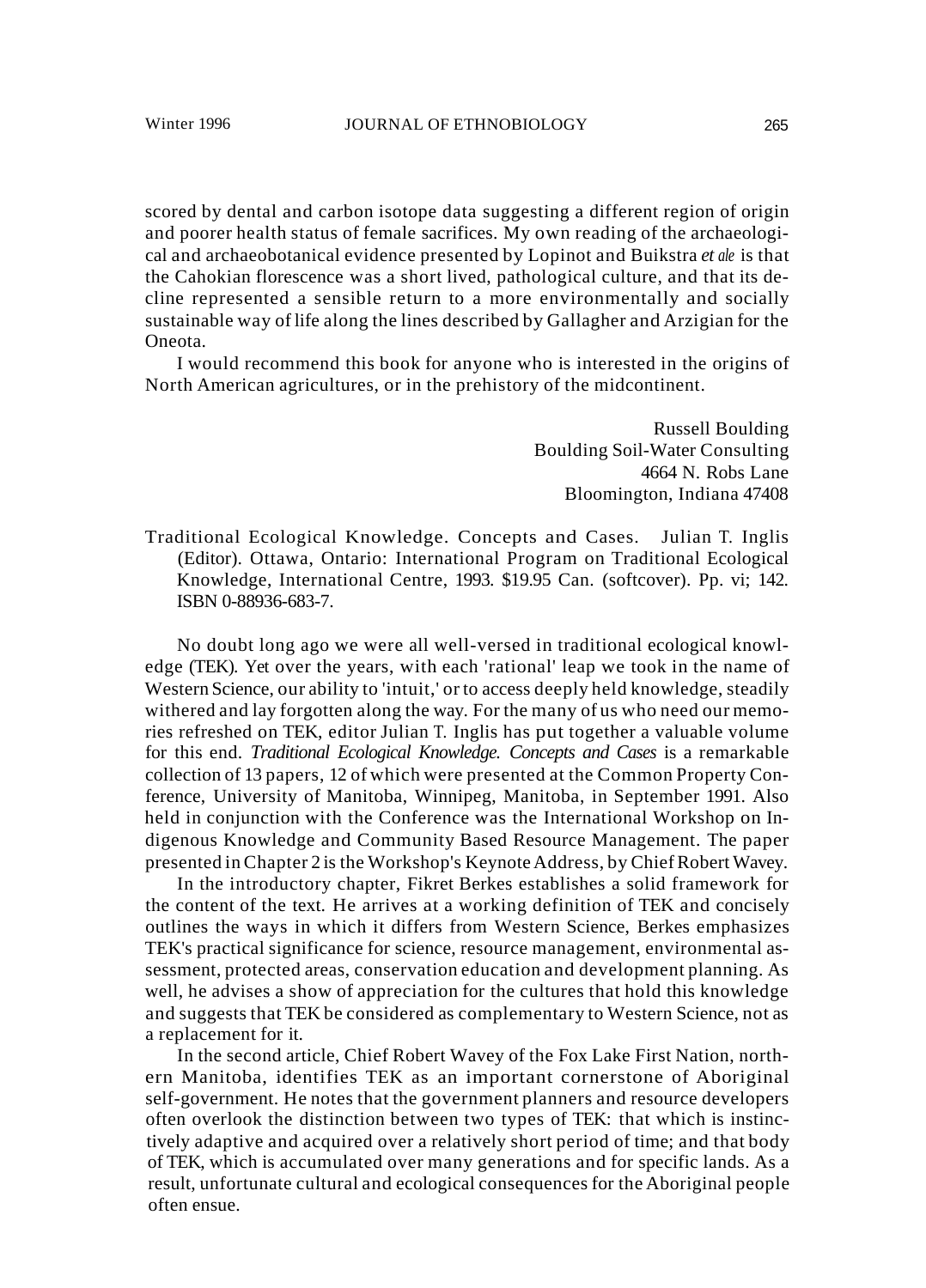#### 266 BOOK REVIEWS Vol. 16, No.2

In Chapter 3, Kenneth Ruddle gives a noteworthy account of the structural and processual characteristics involved in the transmission of TEK. The paper also contains a good comparison of the traditional education system of the inhabitants of Guara Island in the Orinco Delta of Venezuela with that of the residents of Pukapuka Island in Polynesia.

In the fourth paper, Robert E Johannes outlines the four essential frames of reference for the gathering and organizing TEK information in a usable manner for environmental impact assessment. Johannes refers to these as taxonomic, spatial, temporal and social. The article also contains some insightful comments regarding the attitudes of researchers to TEK, as well as on TEK proprietary issues.

In Chapter 5, Nancy Doubleday discusses Western legal and scientific frameworks and the current attempts to accommodate the TEK framework to the mainstream by way of common property and co-management approaches. She states that even where accommodation does occur, it does not happen easily. Doubleday introduces the consideration of TEK as an element of a worldview rather than instrumental knowledge and argues that natural law offers common ground for the inclusion of TEK.

Andre Lalonde (Chapter 6) presents four superior case studies from Africa which illustrate the utilization of TEK in sustainable development-related issues. Likewise in. Chapter 7, Miriam McDonald and Brian Fleming discuss how the development and management of a northern Canadian Inuit community-based eiderdown industry successfully incorporated TEK into the decision-making and management processes.

The eighth paper, byCarl Hrenchuk, directly outlines the divergent viewpoints which exist between the state and northern Manitoba Native communities regarding the use of northern land, resources and property. Hrenchuk emphasizes the need to connect differing sets of ecological knowledge and to recognize and reconcile the fundamental conflict between common and communal tenure. He also includes five superb maps, which cover the South Indian Lakes location, and Cree hunting and trapping travel routes, as well as their prime areas significant to wildlife harvest, commercial fishing sites and community toponyms.

Terry Tobias (Chapter 9) writes of the disparities which occur between Native wildlife harvesting data gathered by government-sponsored development consultants and that accumulated by members of the Métis community of Pinehouse in northern Saskatchewan. He successfully presents a strong argument for the need to include indigenous knowledge in planning processes to avoid misinformation concerning the northern Native economy.

In Chapter 10, Douglas Nakashima demonstrates that the TEK of the Inuit will often outstrip conventional science when it comes to knowledge about many Arctic wildlife species. Using a case study from three Inuit communities in southeastern Hudson Bay, Nakashima gives a thought-provoking account of the totality of Inuit knowledge regarding Hudson Bay Eiders. He compares this with the fragmented data obtained by biologists and wildlife management decision-makers.

Peter Usher (Chapter 11) describes the achievements and problems of one of the earliest indigenous/state co-management Boards in North America. The primary concern of the Board surrounds the management of the Beverly and